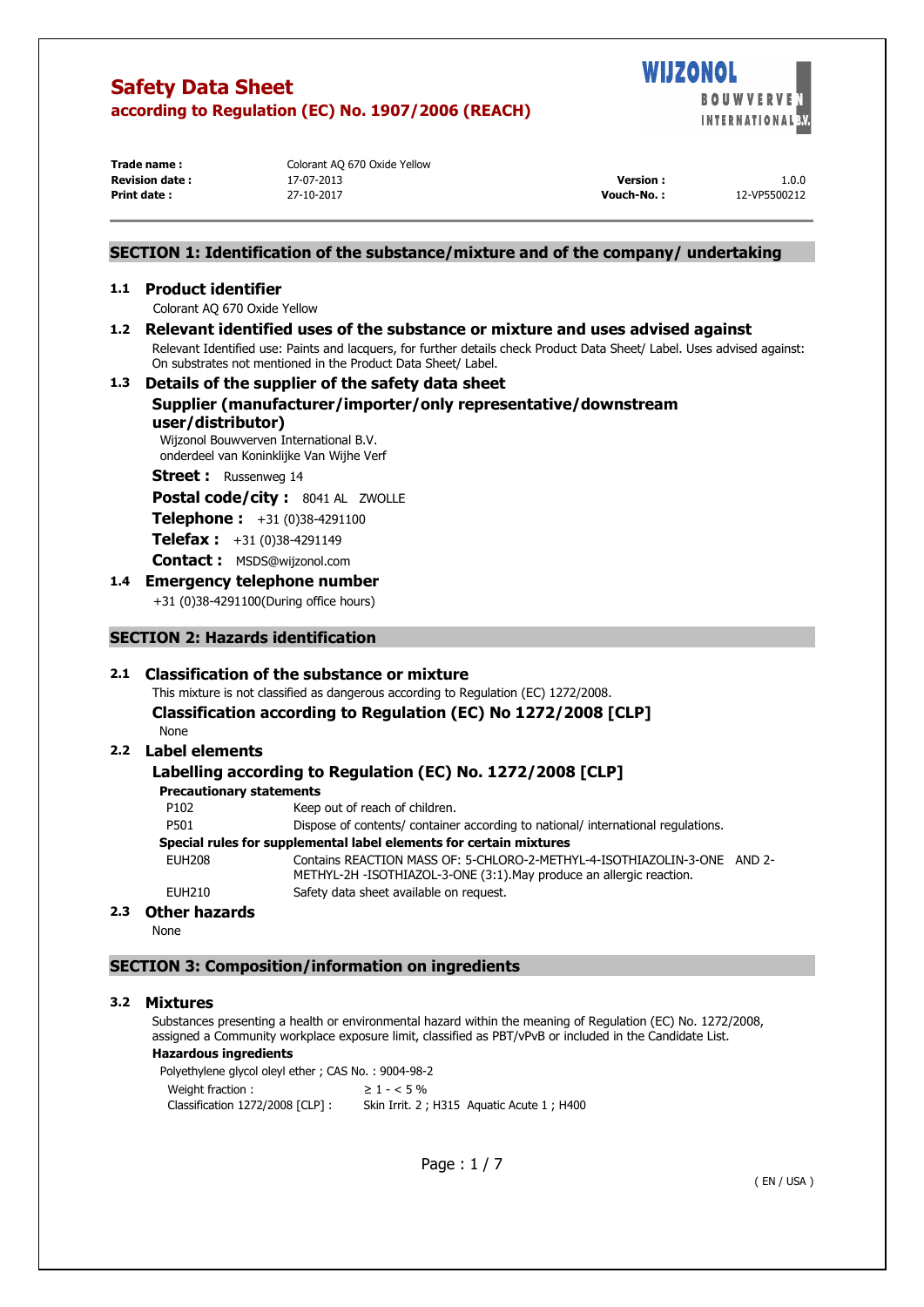WIJZONOL **BOUWVER INTERNATIONAL W** 

**Trade name : Colorant AQ 670 Oxide Yellow Revision date :** 17-07-2013 **Version :** 1.0.0

| <b>Revision date :</b> | 17-07-2013 | Version           | 1.0.0        |
|------------------------|------------|-------------------|--------------|
| <b>Print date :</b>    | 27-10-2017 | <b>Vouch-No.:</b> | 12-VP5500212 |

#### **Additional information**

Full text of R-, H- and EUH-phrases: see section 16.

### **SECTION 4: First aid measures**

## **4.1 Description of first aid measures**

#### **General information**

In all cases of doubt, or when symptoms persist, seek medical attention. Never give anything by mouth to an unconscious person or a person with cramps. If unconscious place in recovery position and seek medical advice.

#### **Following inhalation**

Remove casualty to fresh air and keep warm and at rest. In case of accident or unwellness, seek medical advice immediately (show directions for use or safety data sheet if possible).

#### **In case of skin contact**

Remove contaminated, saturated clothing immediately. After contact with skin, wash immediately with plenty of water and soap. Do NOT use solvents or thinners.

#### **After eye contact**

In case of contact with eyes flush immediately with plenty of flowing water for 10 to 15 minutes holding eyelids apart and consult an ophthalmologist. Rinse cautiously with water for several minutes. Remove contact lenses, if present and easy to do. Continue rinsing.

#### **After ingestion**

If accidentally swallowed rinse the mouth with plenty of water (only if the person is conscious) and obtain immediate medical attention. Keep at rest. Do NOT induce vomiting.

#### **4.2 Most important symptoms and effects, both acute and delayed**  No information available.

## **4.3 Indication of any immediate medical attention and special treatment needed**  None

## **SECTION 5: Firefighting measures**

## **5.1 Extinguishing media**

### **Suitable extinguishing media**

alcohol resistant foam Carbon dioxide (CO2) Extinguishing powder Water mist

#### **Unsuitable extinguishing media**

High power water jet

## **5.2 Special hazards arising from the substance or mixture**

Burning produces heavy smoke. Exposure to decomposition products may cause a health hazard. Use suitable breathing apparatus.

#### **5.3 Advice for firefighters**

Cool closed containers exposed to fire with water. Do not allow run-off from fire-fighting to enter drains or water courses.

#### **SECTION 6: Accidental release measures**

## **6.1 Personal precautions, protective equipment and emergency procedures**

Remove all sources of ignition. Avoid breathing vapours. See protective measures under point 7 and 8.

## **6.2 Environmental precautions**

Do not allow to enter into surface water or drains. In case of gas escape or of entry into waterways, soil or drains, inform the responsible authorities.

## **6.3 Methods and material for containment and cleaning up**

Page : 2 / 7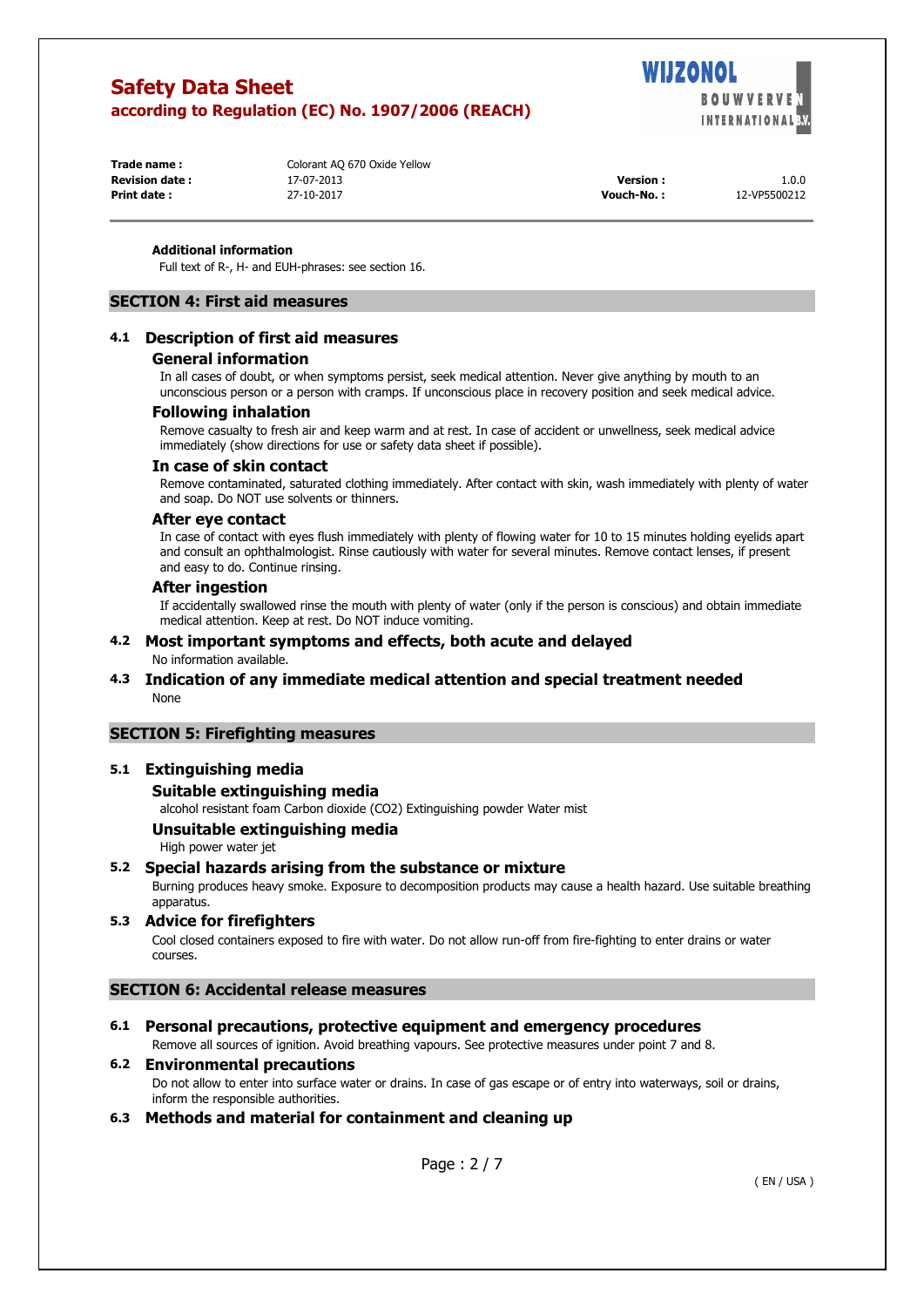

| Trade name:           | Colorant AQ 670 Oxide Yellow |                 |              |
|-----------------------|------------------------------|-----------------|--------------|
| <b>Revision date:</b> | 17-07-2013                   | <b>Version:</b> | 1.0.0        |
| Print date:           | 27-10-2017                   | Vouch-No.:      | 12-VP5500212 |

Contain and collect spillage with non-combustible absorbent materials, e.g. sand, earth, vermiculite, diatomaceous earth and place in container for disposal according to local regulations (see section 13). Clean with detergents. Avoid solvent cleaners.

#### **6.4 Reference to other sections**

None

### **SECTION 7: Handling and storage**

#### **7.1 Precautions for safe handling**

Due to the organic solvents' content of the mixture: Prevent the creation of flammable or explosive concentrations of vapour in air and avoid vapour concentration higher than the occupational exposure limits. Only use the material in places where open light, fire and other flammable sources can be kept away.

#### **Protective measures**

#### **Measures to prevent aerosol and dust generation**

Vapours are heavier than air, spread along floors and form explosive mixtures with air. Vapours may form explosive mixtures with air.

#### **Environmental precautions**

Do not allow to enter drains or water courses.

#### **Specific requirements or handling rules**

Electrical equipment should be protected to the appropriate standard. Isolate from sources of heat, sparks and open flame. No sparking tools should be used.

#### **Advices on general occupational hygiene**

Avoid skin and eye contact. Avoid inhalation of vapour and spray mist. Avoid inhalation of dust from sanding. When using do not eat, drink, smoke, sniff. Wear personal protection equipment (refer to section 8).

#### **7.2 Conditions for safe storage, including any incompatibilities**

Comply with the health and safety at work laws. Observe label precautions.

## **Technical measures and storage conditions**

Never use pressure to empty container.

#### **Packaging materials**

Always keep in containers of same material as the original one. Keep container tightly closed. Containers which are opened must be carefully resealed and kept upright to prevent leakage.

#### **Requirements for storage rooms and vessels**

Only allow access to authorised staff.

### **Hints on joint storage**

#### **Do not store together with**

Store away from oxidising agents, from strongly alkaline and strongly acid materials.

#### **Keep away from**

Keep away from sources of ignition. - No smoking.

## **7.3 Specific end use(s)**

None

#### **SECTION 8: Exposure controls/personal protection**

#### **8.1 Control parameters**

**None** 

#### **8.2 Exposure controls**

#### **Appropriate engineering controls**

Provide adequate ventilation. Where reasonably practicable this should be achieved by the use of local exhaust ventilation and good general extraction.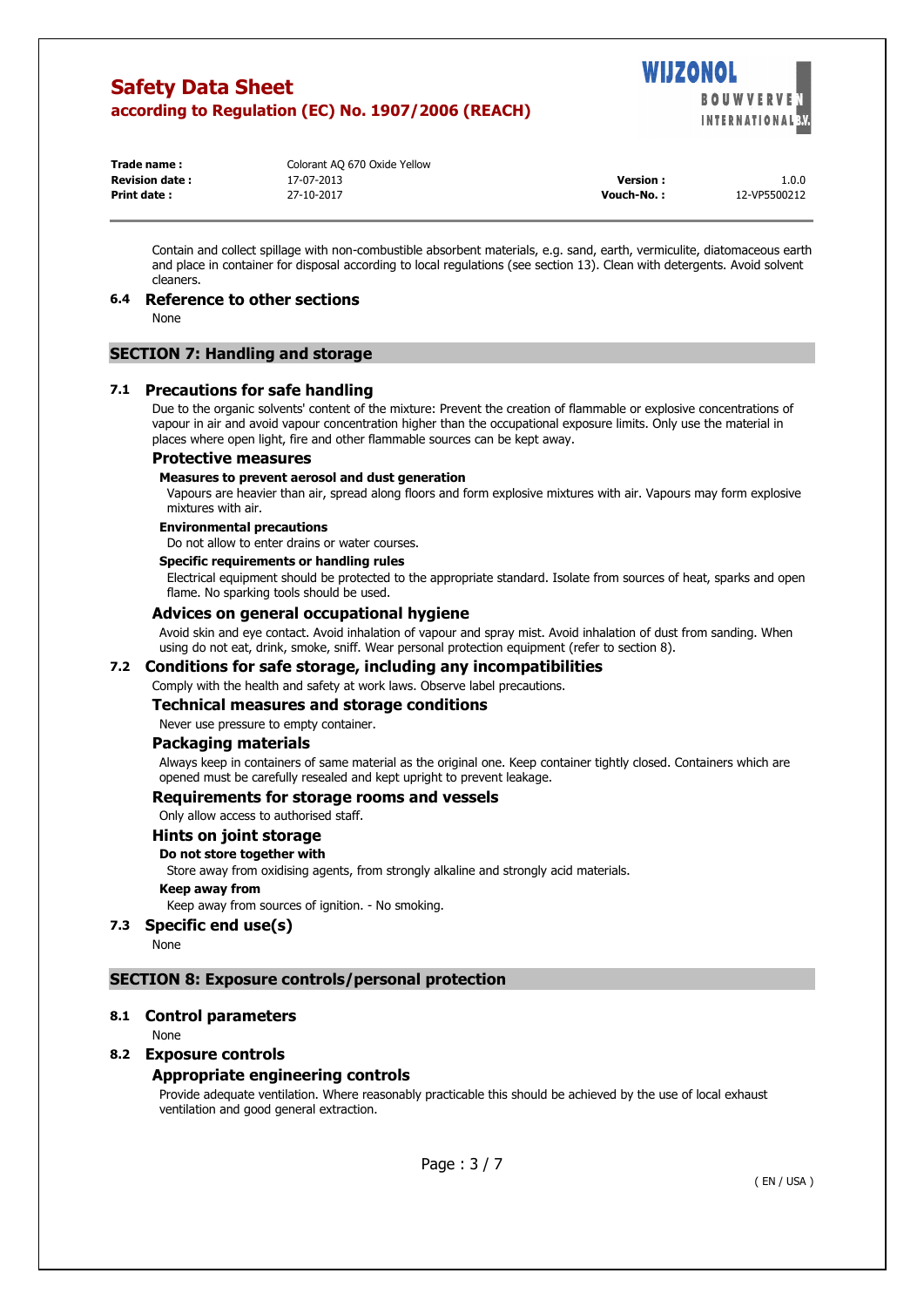

**Trade name :** Colorant AQ 670 Oxide Yellow

**Revision date :** 17-07-2013 **Version :** 1.0.0 **Print date :** 27-10-2017 **Vouch-No. :** 12-VP5500212

## **Personal protection equipment**

## **Eye/face protection**

Use safety eyewear designed to protect against splash of liquids.

#### **Skin protection**

Personnel should wear anti-static clothing made of natural fibre or of high temperature resistant synthetic fibre. **Hand protection** 

## Use chemical-resistant gloves (according to EN 374).

**By short-term hand contact** : For short-term contact use gloves with adequate chemical protection, thickness ≥ 0.2 mm, performance level  $\geq 1$  (breakthrough time  $\geq 10$  minutes).

**By long-term hand contact** : For prolonged and repeated contact use gloves with adequate chemical protection, thickness 0.4 mm, performance level 6 (breakthrough time ≥ 480 minutes).

#### **Suitable material** : NBR (Nitrile rubber)

**Additional hand protection measures** : Always ensure that gloves are free from defects and that they are stored and used correctly. Barrier creams may help to protect the exposed areas of the skin, they should however not be applied once exposure has occurred. After contact with skin, wash immediately with plenty of water and soap.

## **Respiratory protection**

If workers are exposed to dust/ fumes/ aerosols in concentrations above the exposure limit, they must use appropriate, certified respirators(NEN-EN 140:1998/C1:2000, CE-marking) or independent breathing protection. The respiratory protection filter class must be at least suitable for the maximum concentration of the contamination (gas / vapor / dust particles) that may arise during use. We recommend using an AX filter according to EN 371 or EN14387. Always read the manufacturer's instructions before use. Pay attention to the wearing time limit of the respiratory mask! In case of exceedance of the specified maximum concentration, a compressed air mask must be used.

#### **Environmental exposure controls**

Do not allow to enter drains or water courses.

## **SECTION 9: Physical and chemical properties**

## **9.1 Information on basic physical and chemical properties**

#### **Safety relevant basis data**

| <b>Physical state:</b>                      |                      |           | liquid            |                   |                   |
|---------------------------------------------|----------------------|-----------|-------------------|-------------------|-------------------|
| Odeur:                                      | Typical paint odour. |           |                   |                   |                   |
| <b>Odeur threshold:</b>                     |                      |           | <b>Unknown</b>    |                   |                   |
| pH:                                         |                      | approx.   | 8                 |                   |                   |
| Melting point/melting range:                |                      | $\,<\,$   | 0                 | ۰C                |                   |
| Initial boiling point and boiling<br>range: | (1013 hPa)           | $\, > \,$ | 100               | ۰C                |                   |
| <b>BoilingPoint hPa (F)</b>                 | (1013 hPa)           | $\, > \,$ | 212               | ٥F                |                   |
| <b>Flashpoint [Fahrenheit]</b>              |                      | >         | 212               | ٥F                | <b>Brookfield</b> |
| Lower explosion limit :                     |                      |           | No data available |                   |                   |
| <b>Upper explosion limit:</b>               |                      |           | No data available |                   |                   |
| Vapour pressure :                           | (50 °C / 122 °F)     |           | No data available |                   |                   |
| <b>Vapour density:</b>                      |                      |           | No data available |                   |                   |
| Density:                                    | (20 °C / 68 °F)      | approx.   | 1,62              | q/cm <sup>3</sup> |                   |
| Solvent separation test:                    | (20 °C / 68 °F)      |           | No data available |                   |                   |
| <b>Ignition temperature:</b>                |                      | $\, > \,$ | 370               | ۰C                |                   |
| Ignition temperature °F                     |                      | >         | 698               | ٥F                |                   |
| <b>Decomposition temperature:</b>           |                      |           | No data available |                   |                   |
| <b>Viscositeit KU:</b>                      | (20 °C / 68 °F)      | approx.   | 98                | KU                |                   |
| Flow time:                                  | (20 °C / 68 °F)      | $\geq$    | 90                | s                 | DIN-cup 4 mm      |
| Evaporation rate (n-butylacetate =<br>1):   |                      |           | No data available |                   | DIN 53170         |
| Flash point:                                |                      | $\, > \,$ | 100               | °C                |                   |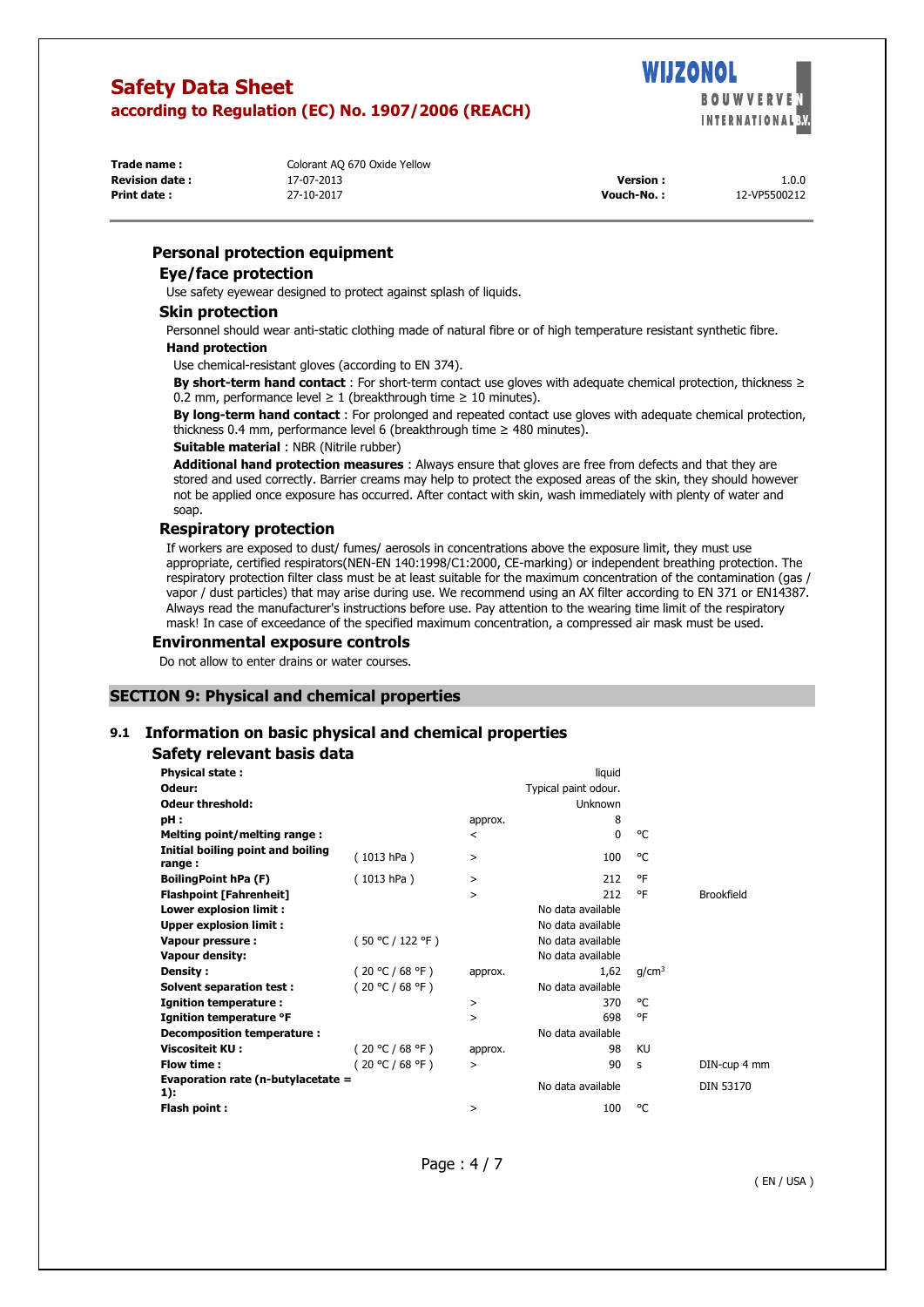

**Trade name :** Colorant AQ 670 Oxide Yellow **Revision date :** 17-07-2013 **Version :** 1.0.0

| <b>Revision date :</b> | 17-07-2013 | Version     | 1.0.0        |
|------------------------|------------|-------------|--------------|
| <b>Print date :</b>    | 27-10-2017 | Vouch-No. : | 12-VP5500212 |

| <b>Flammability:</b>         | Technically impossible. |
|------------------------------|-------------------------|
| <b>Explosive properties:</b> | None                    |
| Solubility:                  | No data available       |
| <b>Oxidising properties:</b> | None                    |
| 9.2 Other information        |                         |

None

## **SECTION 10: Stability and reactivity**

#### **10.1 Reactivity**

No information available.

#### **10.2 Chemical stability**

Stable under recommended storage and handling conditions (see section 7).

#### **10.3 Possibility of hazardous reactions**

Keep away from oxidising agents, strongly alkaline and strongly acid materials in order to avoid exothermic reactions.

## **10.4 Conditions to avoid**

When exposed to high temperatures may produce hazardous decomposition products.

#### **10.5 Incompatible materials**

No information available.

#### **10.6 Hazardous decomposition products**

Carbon dioxide. Carbon monoxide Nitrogen oxides (NOx).

#### **SECTION 11: Toxicological information**

There are no data available on the mixture itself. The mixture has been assessed following the conventional method of Regulation (EC) 1272/2008 and not classified.

#### **11.1 Information on toxicological effects**

Exposure to component solvents vapours concentration in excess of the stated occupational exposure limit may result in adverse health effects such as mucous membrane and respiratory system irritation and adverse effects on kidney, liver and central nervous system. Symptoms and signs include headache, dizziness, fatigue, muscular weakness, drowsiness and in extreme cases, loss of consciousness. Solvents may cause some of the above effects by absorption through the skin. Repeated or prolonged contact with the mixture may cause removal of natural fat from the skin resulting in nonallergic contact dermatitis and absorption through the skin. The liquid splashed in the eyes may cause irritation and reversible damage. This takes into account, where known, delayed and immediate effects and also chronic effects of components from short-term and long-term exposure by oral, inhalation and dermal routes of exposure and eye contact.

# **Sensitisation**

**In case of inhalation** 

## **SECTION 12: Ecological information**

There are no data available on the mixture itself. Do not allow to enter drains or water courses.

#### **12.1 Toxicity**

No information available.

## **12.2 Persistence and degradability**

No information available.

## **12.3 Bioaccumulative potential**

No information available.

#### **12.4 Mobility in soil**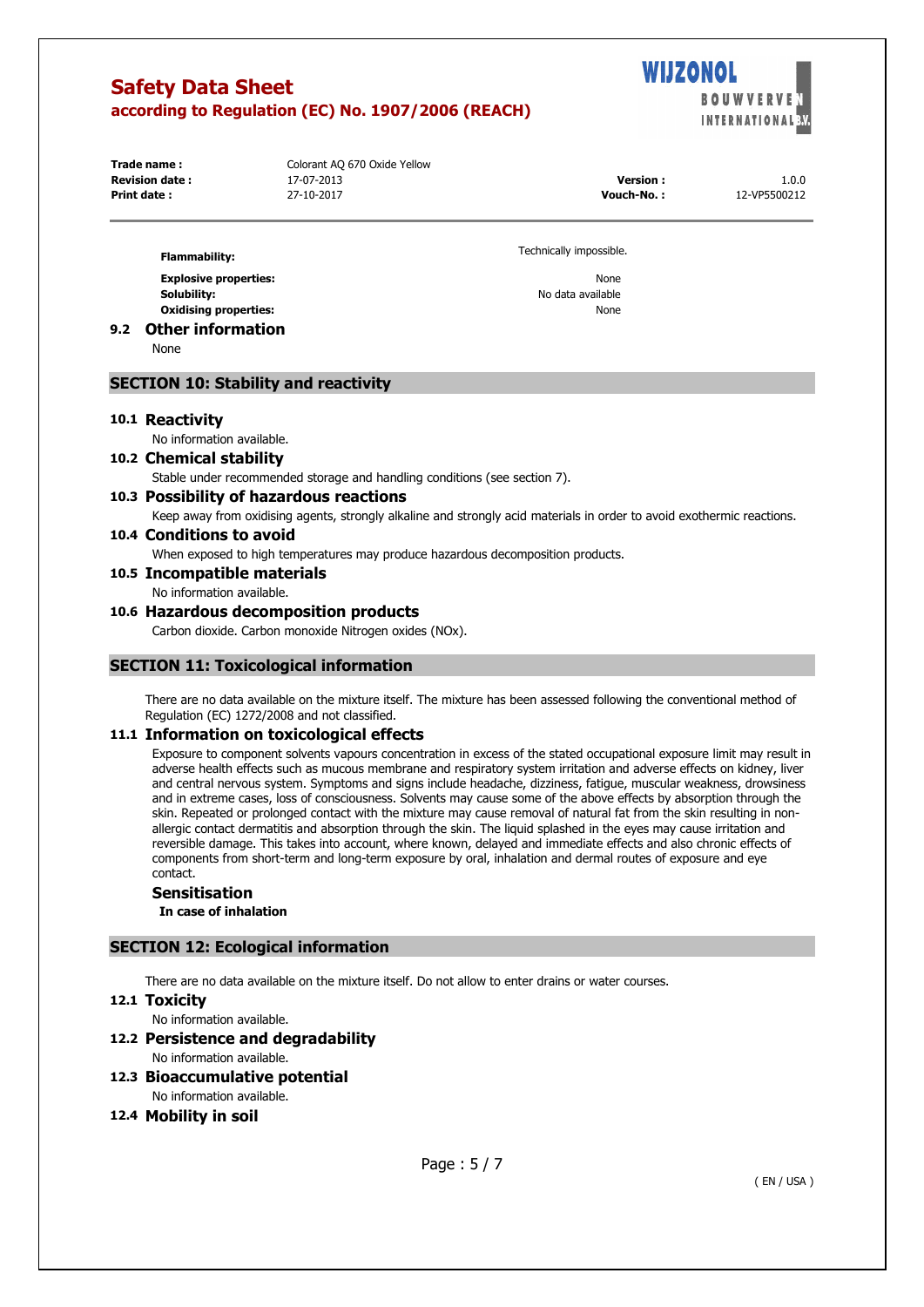WIJZONOL **BOUWVE INTERNATIONAL** 

**Trade name :** Colorant AQ 670 Oxide Yellow

**Revision date :** 17-07-2013 **Version :** 1.0.0 **Print date :** 27-10-2017 **Vouch-No. :** 12-VP5500212

No information available.

- **12.5 Results of PBT and vPvB assessment**  No information available.
- **12.6 Other adverse effects**  No information available.
- **12.7 Additional ecotoxicological information**  None

## **SECTION 13: Disposal considerations**

## **13.1 Waste treatment methods**

Do not allow to enter drains or water courses. Wastes and emptied containers should be classified in accordance with local/regional/national/international regulations.

#### **Product/Packaging disposal**

Empty containers must be scrapped or reconditioned. **Waste codes/waste designations according to EWC/AVV Waste code product**  Not emptied containers are hazardous waste (waste code number 150110).

## **SECTION 14: Transport information**

#### **14.1 UN number**

No dangerous good in sense of these transport regulations.

## **14.2 UN proper shipping name**

No dangerous good in sense of these transport regulations.

## **14.3 Transport hazard class(es)**

No dangerous good in sense of these transport regulations.

#### **14.4 Packing group**

No dangerous good in sense of these transport regulations.

## **14.5 Environmental hazards**

No dangerous good in sense of these transport regulations.

## **14.6 Special precautions for user**

Always transport in closed containers that are upright and secure. Ensure that persons transporting the product know what to do in the event of an accident or spillage.

## **14.8 Additional information**

## **Air transport (ICAO-TI / IATA-DGR)**

The "viscosity exemption" provision does not apply to air transport.

## **SECTION 15: Regulatory information**

# **15.1 Safety, health and environmental regulations/legislation specific for the substance or mixture**

None

## **15.2 Chemical safety assessment**

Chemical safety assessments for substances in this preparation were not carried out.

## **SECTION 16: Other information**